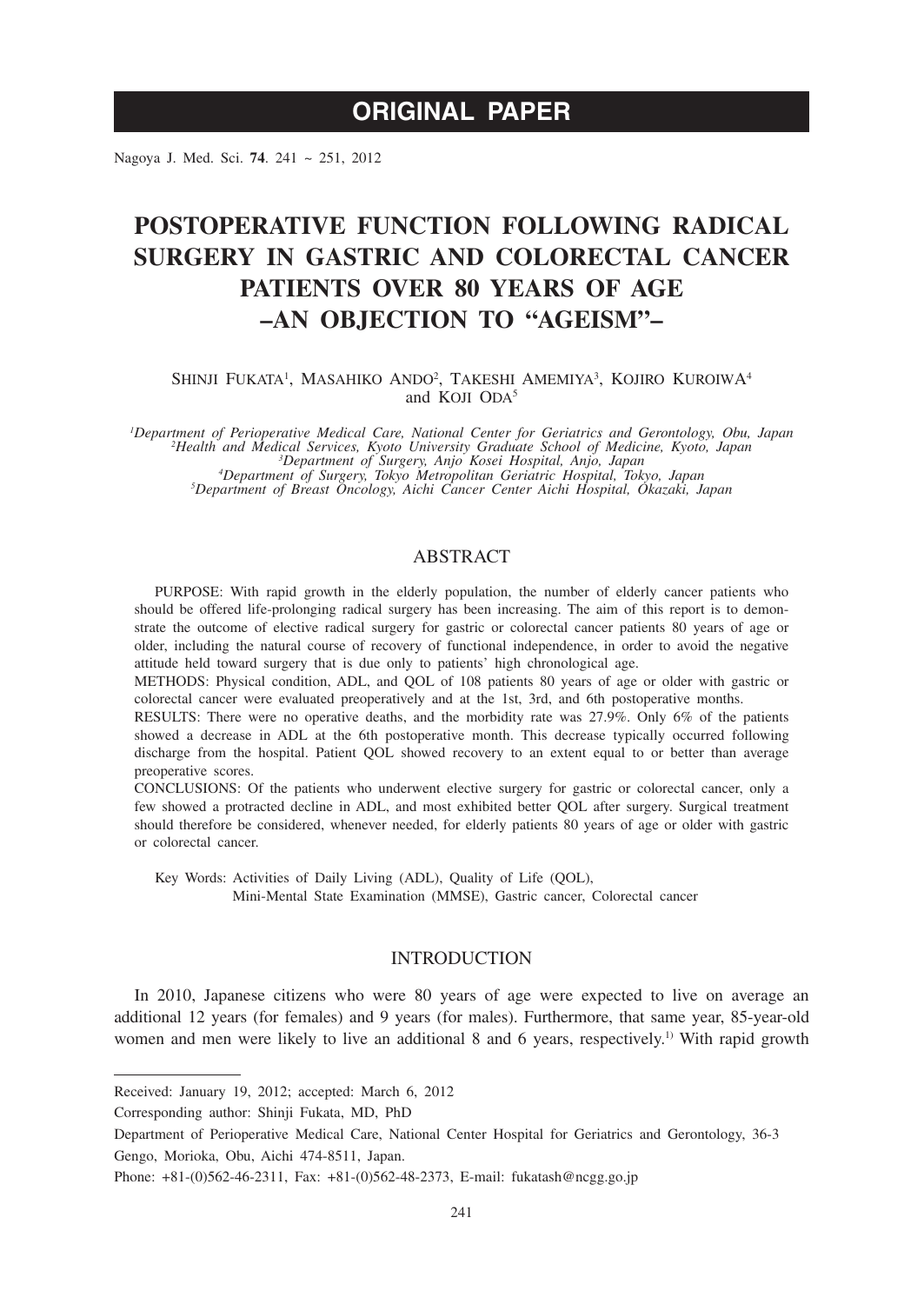in the population of the elderly who have more than 5 years life expectancy, the number of cancer patients 80 years of age or older who should be offered life-prolonging radical surgeries has been increasing.

It is generally believed that surgical procedures considered standard treatment for a particular disease in younger individuals are sometimes inappropriate in elderly patients, especially those with co-morbidities; i.e., patients treated by surgery may recover from the disease itself but become so disabled that they are bedridden for the remainder of their lives.<sup>2)</sup> Elderly patients often have multiple needs if they become disabled following surgery (e.g., social, psychological, and economic, in addition to rehabilitative and nursing), and medical and surgical problems affecting elderly patients cover multiple fields and require a coordinated treatment approach among the professionals involved. This is the reason why postoperative assessment of activities of daily living (ADL) is a very important additional measure for the successful outcome of surgical treatment for the elderly.

We previously reported that elected radical surgery for gastric and colorectal cancer can be performed safely in elderly patients 75 years of age or older.3) In our study, only a few patients showed a protracted decline in ADL. Most, in fact, exhibited a better quality of life (QOL) after surgery.

The aim of this report is to demonstrate the outcome of elective radical surgery for gastric or colorectal cancer in patients 80 years of age or older, including the natural course of recovery to functional independence. This will be useful information for elderly cancer patients, their families, and their physicians in deciding whether or not to proceed with radical surgery. Favorable evidence and results may also help combat "ageism," a negative attitude toward surgery in elderly patients due only to their chronological age, which currently exists among patients, their families, and the medical community.<sup>4, 5)</sup>

## **METHODS**

One hundred and eight patients, all 80 years of age or older, were selected from among the 232 eligible patients in our previous study,<sup>3)</sup> all of whom had gastric or colorectal cancer and were 75 years of age or older. Patients in the previous study were referred to the surgical departments in 29 affiliated hospitals between June 2003 and September 2004, and were enrolled consecutively in the study. All patients underwent surgical resection of gastric or colorectal cancer in those hospitals.

#### *Physical status, operative severity, morbidity, and mortality*

The parameters examined were physical status, operative severity, and morbidity. They were measured by assessing the Physiological and Operative Severity Score for enUmeration of Mortality and Morbidity (POSSUM)<sup>6)</sup> and the Estimation of Physical Ability and Surgical Stress (E-PASS) score.<sup>7)</sup> The severity of each co-morbidity and postoperative complication was categorized from Grade 1 to Grade 4 using the National Cancer Institute-Common Toxicity Criteria (NCI-CTC) v2.0.<sup>8)</sup> Postoperative complications of Grades 3 and 4 were defined as major complications. Outcomes in all patients as of April 1, 2005, 6 months after entry of the last patient into the study, were examined, and a mortality rate for the entire patient population was calculated.

#### *Activities of daily living*

Functional dependence in basic ADL was evaluated using the Katz Index.<sup>9)</sup> The need for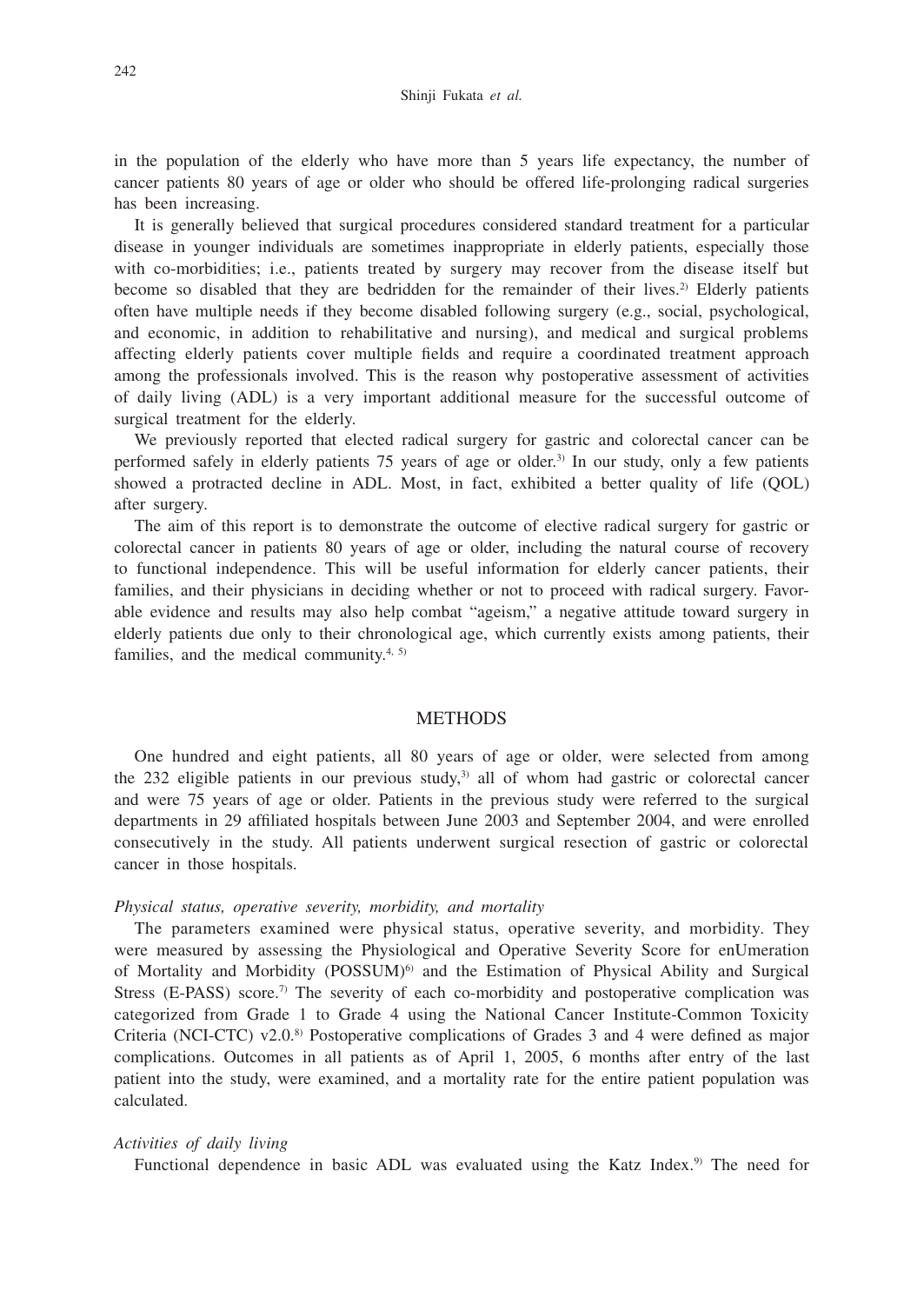#### ADL AFTER SURGERY IN ELDERLY PATIENTS

supervision, direction, personal assistance, or total care for any dependent function of the Katz Index was also recorded in order to assess minute declines or increments in patients' ADL.<sup>10)</sup> In addition to the Katz Index, the following functions were also evaluated: ability to maintain a sitting position in bed (impossible, able to sit with Gatch support, able to sit without Gatch support); ability to sit down on a chair or stool from a standing position (bedridden, unable to sit down on a chair, able to sit down on a chair, able to sit on a chair or stool without back support); ability to maintain a standing posture (impossible, possible with both hands held, possible with one hand held, possible unassisted); and ability to walk on a level surface or, if unable to walk, to move in a wheelchair (impossible, able to use a wheelchair with help, able to propel a wheelchair independently, able to walk with help, able to walk independently).<sup>3)</sup>

## *Quality of life*

QOL was evaluated using the SF-12 and EuroQoL 5-D (EQ5D). The SF-12 is a set of twelve generic, coherent, and easily administered QOL questions, the answers to which produce two summary measures of the patient's physical and mental aspects of health.<sup>11)</sup> The EQ5D is a short, 5-item, patient-completed measure of health status in terms of mobility, self care, usual activities, pain or discomfort, and anxiety or depression; the values are then used to produce a combined single index score that ranges from  $-0.111$  (worse than death) to 1.000 (perfect health).<sup>12)</sup>

## *Additional evaluations*

Additional evaluations included the Folstein Mini-Mental State Examination (MMSE).13,14)

#### *Data collection*

The participants' attending physicians made physical assessments and recorded operative severity using their operative records. Physical conditions and QOL were assessed at the time of admission to the surgical department, and 3 times postoperatively, at 1, 3, and 6 months, respectively. ADL evaluations were performed at the time of admission and 4 times postoperatively, at 7 to 10 days, and 1, 3, and 6 months, by a researcher at each institute who had taken a training course for this prospective study beforehand. In some cases, data collection at 1 month was replaced by data at the time of discharge (Fig. 1). When patients were referred to other hospitals postoperatively, their attending physicians at the new hospitals were interviewed by telephone. At the end of the study, we assessed the patients for interim health events that would potentially modify the course of recovery, such as fractures, other significant operations, and cerebrovascular accidents.

#### *Statistical analysis*

To identify the risk factors for a decline in ADL after surgery, the odds ratios for postoperative decline were calculated using a Generalized Estimating Equations (GEE) model.15) To make a direct comparison between the odds ratios of surgical scores (POSSUM and E-PASS), these scores were transformed linearly, ranging from 0 (best score) to 10 (worst score) before inclusion into two separate GEE model calculations. In addition to the surgical scores, age, gender, cancer site (stomach or colorectum), pathological stage, and MMSE score were included. We then examined whether these variables correlated significantly with postoperative ADL decline.  $A -2$  log-likelihood value for fitting the model with all the explanatory variables was separately calculated for the POSSUM and E-PASS GEE models, allowing us to compare their performance. The adjusted means of QOL scores were calculated preoperatively, and 1, 3, and 6 months after surgery using the MIXED procedure with the repeated statement. All statistical analyses were performed by SAS Version 9 software (SAS Institute, Cary, NC).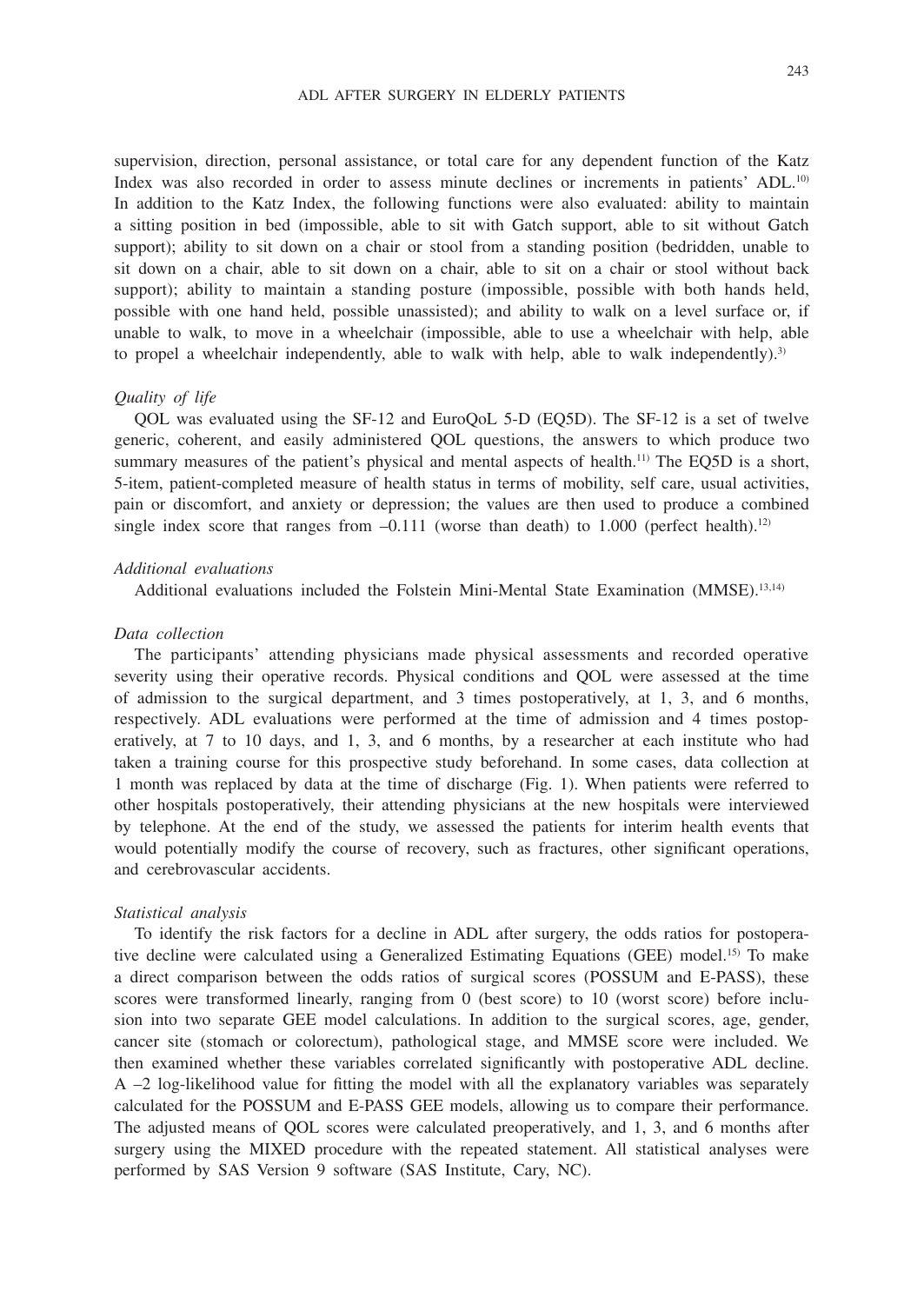Enrollment Preoperative assessment Physical and mental functions POSSUM, E-PASS score, MMSE, etc. ADL: Katz Index, etc. QOL: SF-12, EQ5D Postoperative assessment 1 week: ADL 1 month or at discharge: ADL, QOL, postoperative complications etc. Assessment at postoperative month 3 : ADL, QOL Assessment at postoperative month 6 : ADL, QOL, MMSE Surgical Operation Patients aged  $\geq 80$  years with gastric or colorectal cancer

**Fig. 1** Study design

## *Ethical and humane considerations*

This study was approved by the institutional Review Board of the National Center for Geriatrics and Gerontology and all participating hospitals, and all participants gave their written informed consent.

#### RESULTS

#### *Patient recruitment and follow-up*

An outline of patient recruitment and follow-up is shown in Figure 2.

## *Baseline characteristics*

The study population consisted of 54 men and 54 women. Their ages ranged from 80 to 92 years, with a mean of  $83.7\pm3.2$ ; 71 patients were 80 to 84 years of age and 37 patients were 85 years of age or older. The mean heights of the female and male patients were 144±5.9 and 159±7.1 cm, respectively. The Body Mass Index (BMI) values for the female and male patients were  $21.3\pm3.2$  and  $21.0\pm3.8$  kg/m<sup>2</sup>, respectively. There were 6 female and 4 male patients with BMI  $\geq$  25.0 kg/m<sup>2</sup> (1 patient each with BMI  $\geq$  30 kg/m<sup>2</sup>). In the preoperative assessments, 82.0% of the patients scored A, B or C in the Katz index, and 76.0% of the patients scored 0 or 1 in their performance status. The MMSE scores of the patients were as follows: 25–30, 64.8% (68/105); 21–24, 22.0% (23/105); and ≤20, 13.3% (14/105). 35.2% (≤ 24 in the MMES scores) of the patients had presumptive evidence of cognitive problems or dementia. The baseline characteristics of the participants are shown in Table 1. There were 47 patients with gastric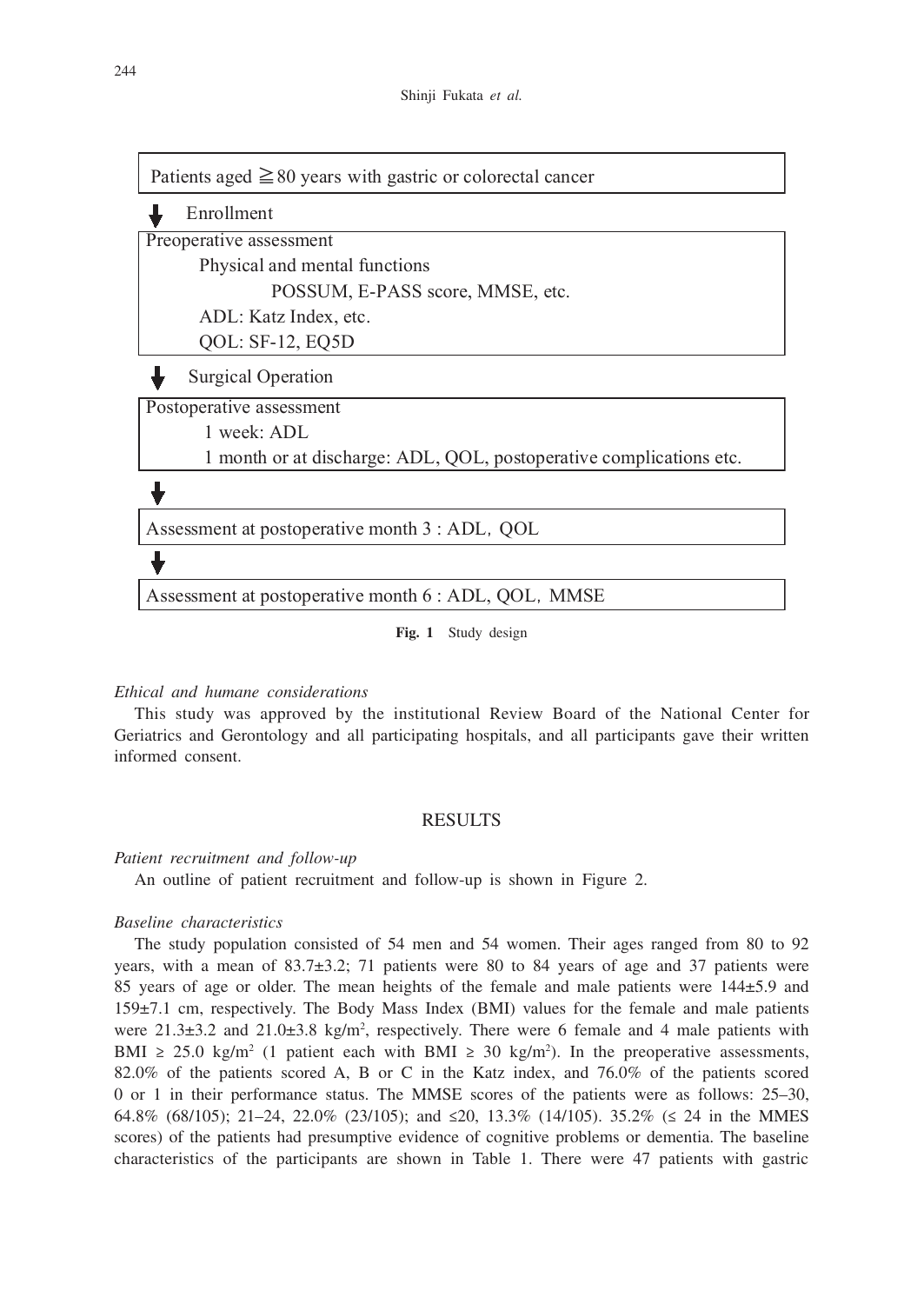

**Fig. 2** Postoperative Assessment and mortality

| Gender, n                             |                                                      |
|---------------------------------------|------------------------------------------------------|
| M/F                                   | 54/54                                                |
| Age                                   |                                                      |
| $mean \pm SD$ (range), years          | $83.7\pm3.2(80-92)$                                  |
| $80 - 84/85 - n$                      | 71/37                                                |
| Height, mean $\pm SD$ , cm            |                                                      |
| M/F                                   | $159\pm7.1/144\pm5.9$                                |
| BMI, mean $\pm$ SD, kg/m <sup>2</sup> |                                                      |
| M/F                                   | $21.0\pm3.8$ /21.3 $\pm3.2$                          |
| $\geq$ 25.0 (≥30), M/F, n             | $4/6$ $(1/1)$                                        |
| Katz Index $a$ , no                   |                                                      |
| A/B/C/D/E/F/G/Other                   | 72/11/7/5/6/3/3/1                                    |
| Performance Status b), n              |                                                      |
| 0/1/2/3/4                             | 44/38/16/9/1                                         |
| MMSE, n                               |                                                      |
| $25 - 30/21 - 24 \le 20$              | 68/23/14                                             |
|                                       | (Three patients were excluded from this examination) |

**Table 1** Baseline characteristics of participants

**a)** Katz Index ranks adequacy of performance in the six functions of *bathing*, *dressing*, *toileting*, *transferring*, *continence*, *and feeding*. A: Independent in feeding, continence, transferring, toileting, dressing, and bathing. B: Independent in all but one of those functions. C: Independent in all but bathing and one additional function. D: Independent in all but bathing, dressing and one additional function. E: Independent in all but bathing, dressing, toileting, and one additional function. F: Independent in all but bathing, dressing, toileting, transferring, and one additional function. G: Dependent in all six functions.

**b)** Performance status index defined by the Japanese Society for Cancer Therapy, $24$  the same as defined by the Eastern Cooperative Oncology Group<sup>25)</sup>; 0: asymptomatic; 1: symptomatic but completely ambulatory; 2: symptomatic, <50% in bed during the day,; 3: symptomatic, >50% in bed, but not bedridden; 4: bedridden; 5: dead.

cancer and 61 patients with colorectal cancer. Their pathological cancer stages and operative procedures are summarized in Table 2.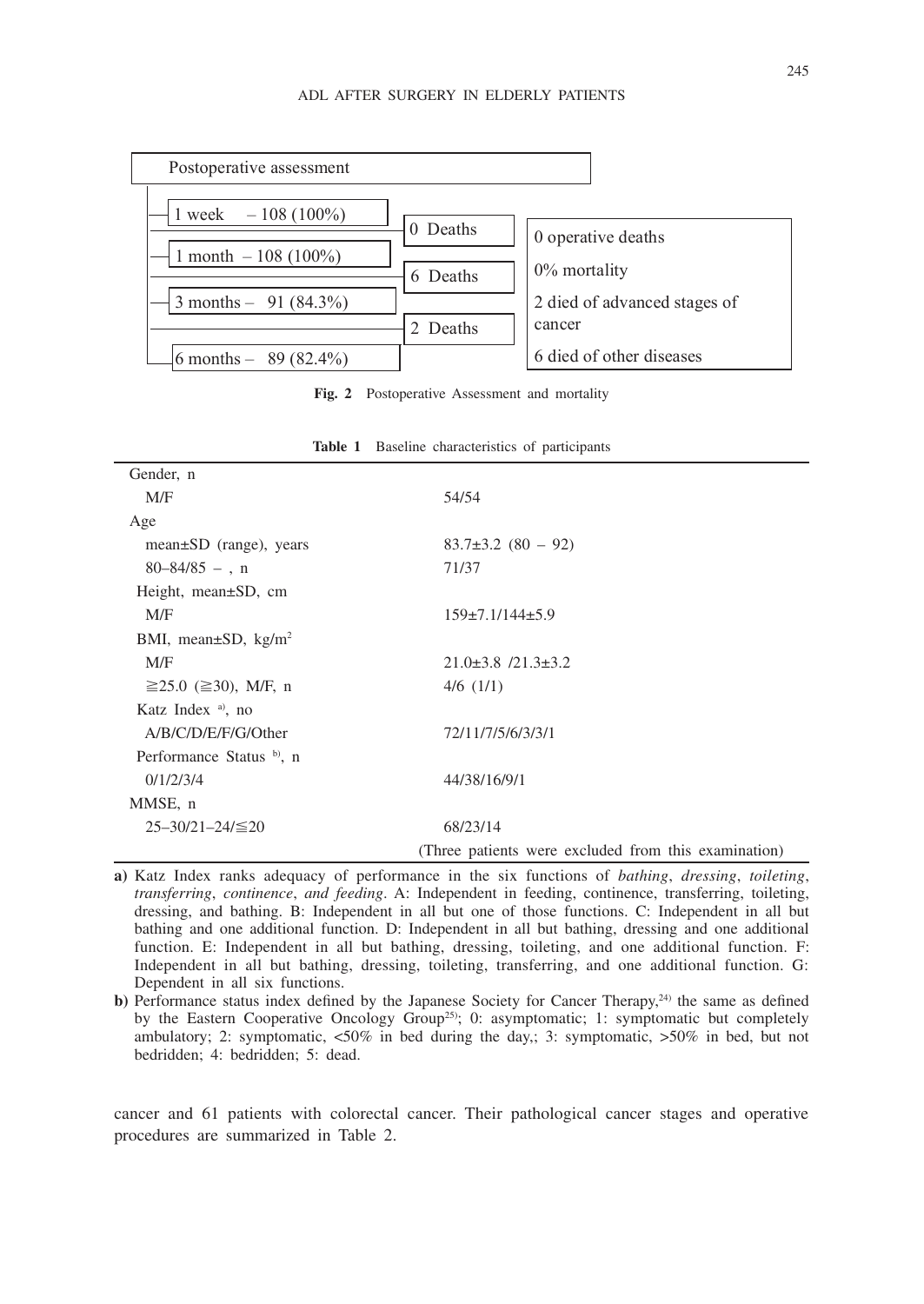|                                   | Gastric cancer | Colorectal cancer |  |
|-----------------------------------|----------------|-------------------|--|
| Stage                             |                |                   |  |
| $\mathbf{0}$                      | $\mathbf{0}$   | $\Omega$          |  |
| I                                 | 24             | 8                 |  |
| $\mathbf{I}$                      | 6              | 20                |  |
| $\mathbf{I}$                      | 14             | 29                |  |
| IV                                | $\mathfrak{Z}$ | $\overline{4}$    |  |
| Lymphadenectomy <sup>26,27)</sup> |                |                   |  |
| D <sub>0</sub>                    | $\overline{2}$ | 1                 |  |
| D <sub>1</sub>                    | 27             | 10                |  |
| D2                                | 17             | 25                |  |
| D <sub>3</sub>                    | 1              | 25                |  |
| Remnant tumor <sup>28)</sup>      |                |                   |  |
| R0, R1                            | 45             | 58                |  |
| R2                                | 2              | 3                 |  |

**Table 2** Stage and operation

## *Preoperative complications*

Twenty-seven patients (25%) had preoperative cardiac complications (ischemic heart disease, 17 cases; arrhythmia, 7 cases; heart failure, 2 cases; and valve disease, 1 case). Other preoperative complications included hypertension (40 cases), diabetes mellitus (14 cases), and cerebral vascular ischemia (11 cases).

#### *Mortality and morbidity*

There were 8 deaths by 6 months after surgery. Of those 8 patients, 2 died of advanced stages of cancer (gastric cancer, n=1; colorectal cancer, n=1). Six patients died of other diseases (pneumonia  $(n=3)$ , cardiac failure  $(n=1)$ , and unknown causes  $(n=2)$ ). Two of these patients died of postoperative complications in the hospital (cardiac failure and pneumonia, n=1 for each). There were no operative deaths. Thirty patients (27.9%) had major postoperative complications; delirium was the most frequent  $(12\%)$ , followed by respiratory failure  $(7\%)$ , anastomotic leakage (3%), surgical site infection (3%), and pneumonia (3%).

## *ADL*

Twenty-nine percent of the patients had a Katz Index score during the first postoperative month that was lower than the preoperative level (Fig. 3). However, most patients recovered from this transient reduction in ADL. The percentage of patients showing a decline at POM (postoperative month) 6, measured by the Katz Index alone, was 6% (Fig. 3). The number of patients, however, who showed declines in any function evaluated at POM 6 was 12 (11%). Of these 12 patients, 11 did not have any complications or accidental events during the first 6 postoperative months, although one patient had cerebral hemorrhage. The patient with cerebral hemorrhage, however, was not included in the 6% of patients who showed a decline in function at POM 6 by the Katz Index alone.

There were 3 representative declining patterns in the postoperative course of ADL. In pattern A, the ADL deteriorated immediately after surgery and remained low (or had some recovery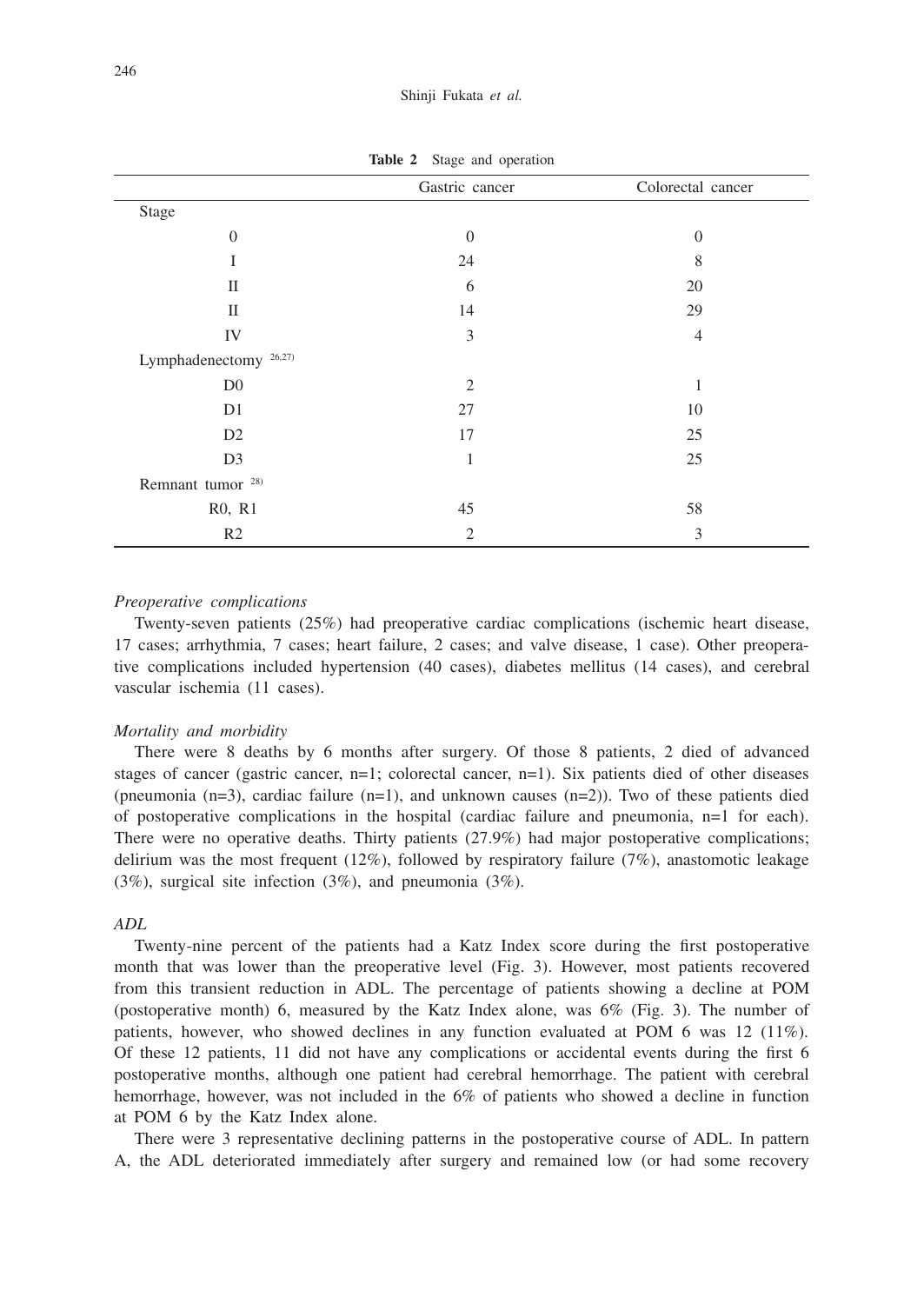

**Fig. 3** Postoperative change in ADL (Katz Index)

**Table 3** Predictive value of clinical factors for protracted decline in ADL: Results of GEE analyses

|                     | POSSUM model |               |         | E-PASS model |               |         |
|---------------------|--------------|---------------|---------|--------------|---------------|---------|
| Variables           | Odds Ratio   | 95% CI        | P value | Odds Ratio   | 95% CI        | P value |
| Surgical Score*     | 1.1          | $0.87 - 1.37$ | 0.44    | 1.1          | $0.87 - 1.31$ | 0.51    |
| Age                 | 1.1          | $0.98 - 1.25$ | 0.09    | 1.1          | $0.97 - 1.25$ | 0.12    |
| Male                | 1.3          | $0.60 - 2.88$ | 0.49    | 1.3          | $0.60 - 2.67$ | 0.54    |
| Colon Cancer**      | 1.3          | $0.62 - 2.67$ | 0.49    | 1.2          | $0.61 - 2.45$ | 0.56    |
| <b>MMSE</b>         | 0.9          | $0.83 - 0.99$ | 0.02    | 0.9          | $0.82 - 1.01$ | 0.08    |
| Pathological Stage  | 1.2          | $0.75 - 1.77$ | 0.50    | 1.2          | $0.79 - 1.82$ | 0.39    |
| $-2$ Log-Likelihood |              | 215.6         |         |              | 215.6         |         |

\* POSSUM and E-PASS CRS scores were included in two separate GEE model calculations

\*\* Colon Cancer/Gastric Cancer

but did not reach the preoperative level). In pattern B, the ADL fell immediately after surgery, recovered completely or almost completely to the preoperative level briefly, and was followed by a second decline after discharge from the hospital. In pattern C, the ADL did not decrease until discharge from the hospital. The proportions of patients showing patterns A, B, and C were 6%, 33%, and 61%, respectively. Overall, the ADL of elderly patients who showed declines in any function evaluated at POM 6 were likely to decrease after discharge from the hospital, regardless of whether they had a brief recovery from the initial drop or no decline at all during their hospital stay.

In comparing the two surgical scores, the  $-2$  log-likelihood value with all the explanatory variables was 215.6 both for the POSSUM and E-PASS GEE models (Table 3). Among the other variables, the MMSE score correlated significantly with postoperative ADL declines in the POSSUM model. Parameters such as pathological stage, cancer site, age, gender, and presence of postoperative complications did not show significant correlation with postoperative ADL decline.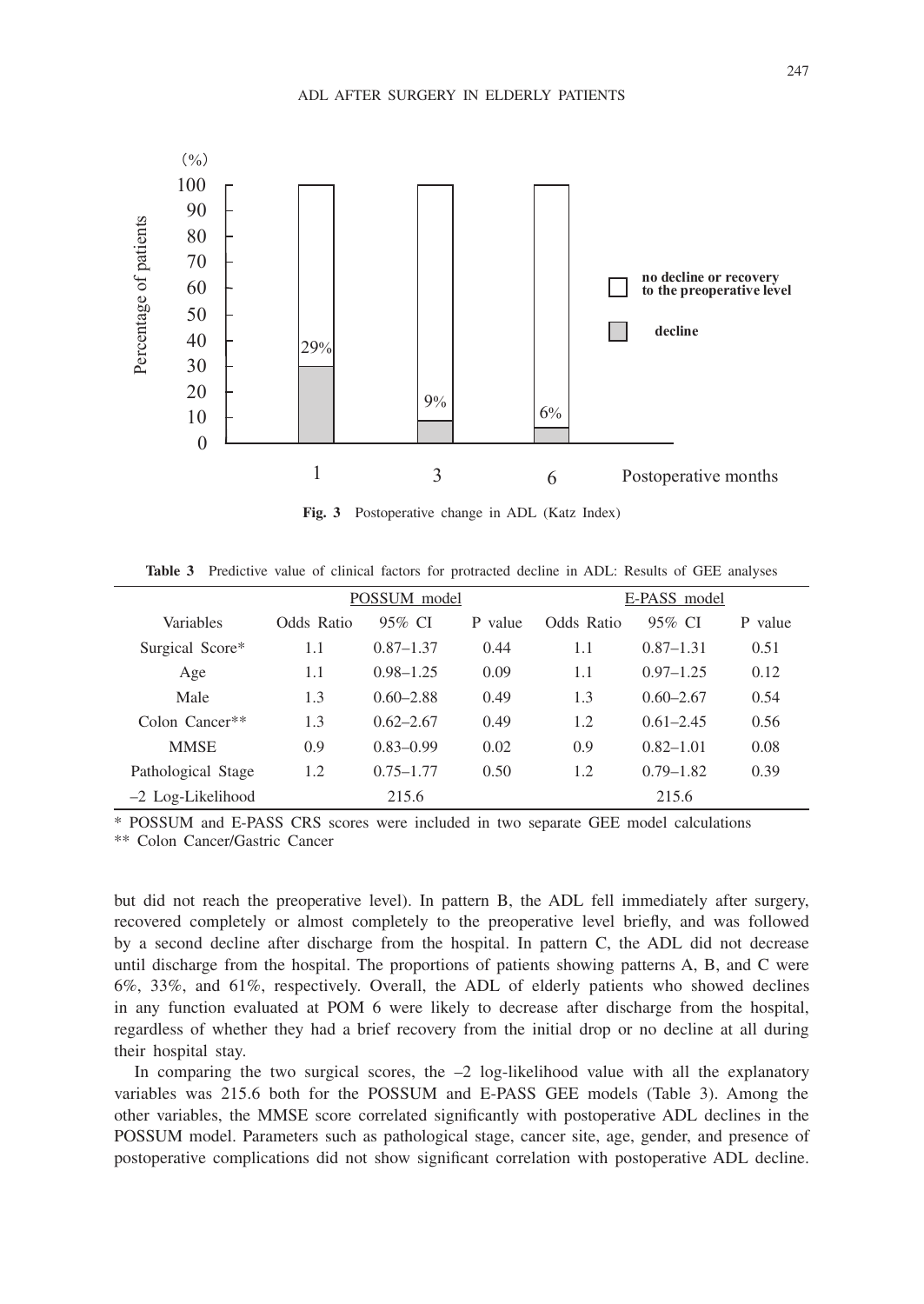*QOL* 

The mean scores of the Physical Components Summary (PCS) and Mental Components Summary (MCS) of the SF-12 fell immediately after surgery, but recovered from a temporary decline to the preoperative level, or became even higher, in POM 3 to 6.

The average QOL scores of EQ5D measured before, immediately after, 3 months after, and 6 months after operation were 0.751, 0.751, 0.775, and 0.804, respectively. The average EQ5D score was significantly higher than the preoperative level at POM 6 (P<0.005).

## DISCUSSION

In our previous study of patients 75 years of age or older, we determined that elderly patients frequently showed a transient decrease in ADL immediately after surgery. However, the ADL of most patients recovered after the transient postoperative decline, and there was no difference in the postoperative long-term ADL between patients with or without temporary postoperative disability. The number of patients showing declines in any ADL parameter at POM 6 was 21  $(11\%)$ <sup>3)</sup>

In the group of patients 80 years of age or older, the frequency of the transient decrease in ADL immediately following surgery was higher than in the 75-year-old-or-older group, but the frequency of decline in any ADL parameter at POM 6 was the same, 11%. These findings indicate that even when patients are 80 years of age or older, it is unlikely that they will develop a mid- to long-term decrease in ADL once they survive the perioperative period. The frequency of major postoperative complications was also almost the same in both patient groups, although the frequency of delirium was higher in the 80 or older group.

In both groups, most late-developing disabilities occurred after a transient recovery of certain aspects of function, sometimes during the follow-up period after discharge from the hospital. Since only 1 of the 12 patients showing protracted disability in the older group had complications or accidental events after discharge, lifestyle, lack of exercise, or less effective physical rehabilitation at home may be the major causes of their late decline in ADL.

In patients 75 years of age or older, age, gender, cancer stage, and increased POSSUM and E-PASS surgical scores were all significant risk factors for postoperative decline of Katz ADL Index.<sup>3)</sup> In patients 80 years of age or older, however, these significant prognostic factors did not show any correlation with postoperative ADL decline. In patients 75–79 years of age, cancer stage and increased POSSUM and E-PASS surgical scores were significant risk factors for postoperative decline of Katz ADL Index; odds ratios of the cancer stage in the E-PASS model, POSSUM surgical scores and E-PASS surgical scores were 1.85 (P=0.004), 1.21 (P=0.024), and 1.48 (P<0.001) respectively. It is considered that cancer stage and increased surgical scores, which are important factors for postoperative ADL decline in patients less than 79 years of age, do not need to be considered as much when patients exceed 80 years of age. In patients 80 years of age or older, correlation of age was not statistically significant, either. Deflection in age distribution (80–84 years / ≥85:71/37) may have been responsible for this result.

The MMSE score was the only prognostic predictor of protracted ADL decline. As for the patterns of ADL decline, ADL deteriorated after discharge from the hospital more frequently in patients 80 years of age or older (patterns A, B, and C were  $6\%$ , 33%, and  $61\%$ , respectively) than in patients  $75-79$  years of age (patterns A, B, and C were  $14\%$ ,  $46\%$ , and  $40\%$ , respectively). Lack of exercise among elderly patients with low MMSE scores resulted from too much help available at home or in nursing facilities, and might have accelerated the decrease in ADL. This may indicate that postoperative patients 80 or older who show a low MMSE score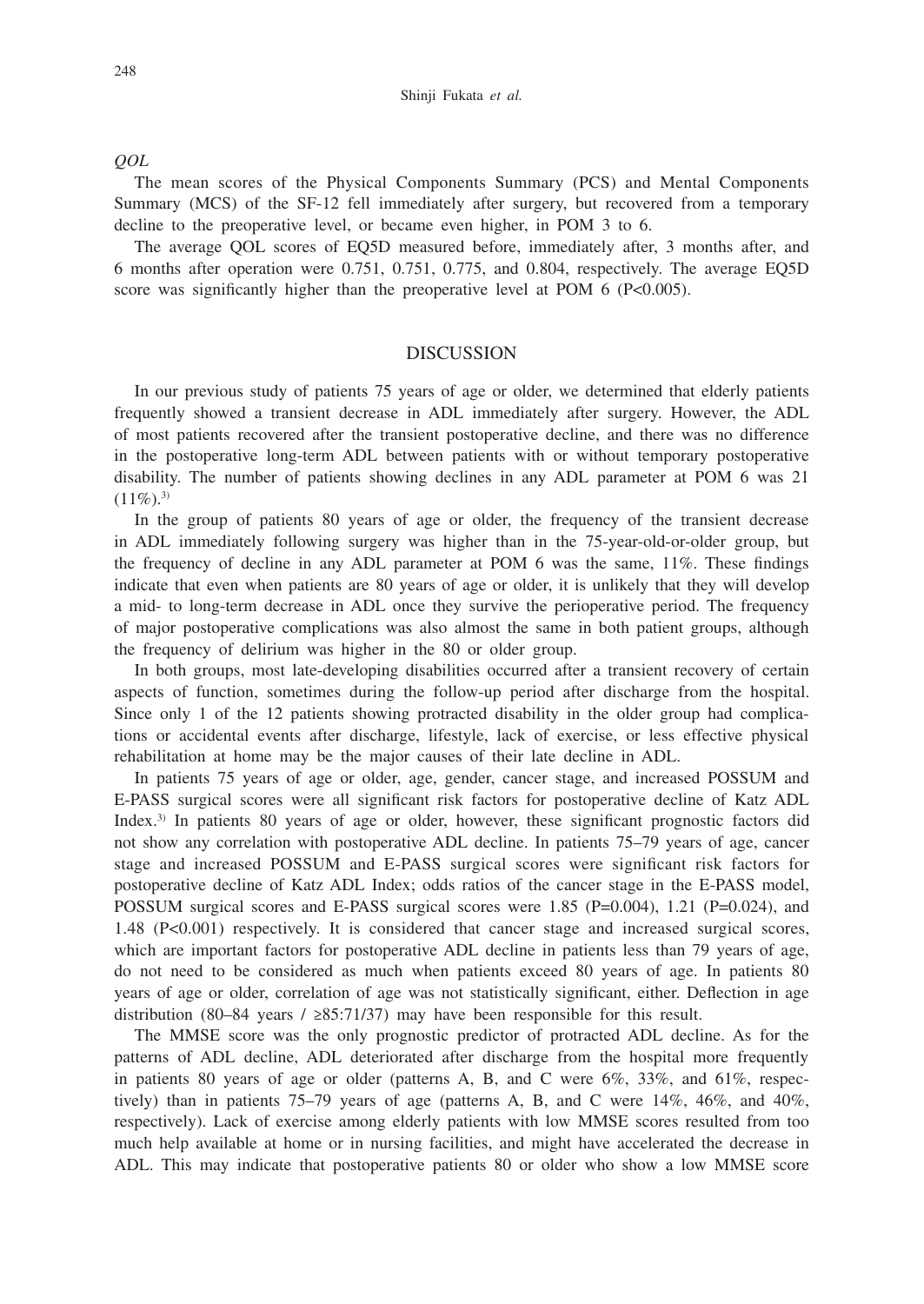preoperatively may be good candidates for more active and intensive rehabilitation support, including exercise at home, at outpatient clinics, or in nursing homes, to restore and stimulate their function after discharge. $18,19$ )

Patients with advanced gastric or colorectal cancer can only be cured, or expect 5 years survival, by radical surgery, and an improvement in the post-surgery survival rate has been reported in recent years.<sup>18-21)</sup> Radical surgery was performed for 45 (96%) of gastric and 58 (95%) of colorectal cancer patients in the present study. Our results, showed no mortalities, confirming that radical surgery for gastric or colorectal cancer rarely results in death, even for elderly patients 80 or older. In addition, our data show that by POM 6, radical surgery is unlikely to decrease ADL, and is likely to improve QOL in most patients 80 years of age or older with gastric or colorectal cancer, as well as in the overall patient group 75 or older. This then indicates that patients 80 or older who are medically fit before surgery have little more risk than younger patients, and implies that other major gastroenterological surgeries accompanied by similar surgical stress can be applied to the elderly.

The results of the present study are evidence against "ageism" attitudes held by some medical professionals, and should encourage elderly patients and their families to accept radical surgical treatment for gastric or colorectal cancers.<sup>4, 5)</sup>

There are some notable limitations to our study. Most of the participants had been referred to the surgery department for operation; and because the patients were advanced in age, physicians may have hesitated about referring them to surgery. A family doctor may look at the patient's state without conducting gastrointestinal investigations even if there are various symptoms, because of the patient's advanced age and poor general health condition. A study initiating at an early stage of the diagnosis may be necessary to reduce such a selection bias. Nevertheless, this study will be effective for determining the operative indication for doctors, patients, and their families referred to surgery at a point in time

This is a prospective study of the postoperative function of elderly patients after radical surgery for gastric and colorectal cancers in Japan. The patients were sequentially recruited and enrolled in the study from 29 different institutions; however, there were some characteristics of the study population that may reflect a silent selection process or geographical characteristics. The patients were of a shorter stature and their BMI measurements were mostly lower than the normal range of patients in the  $USA^{22}$  It was reported in a recent epidemiological study that patients who are obese face a much higher likelihood of very serious problems following surgery.<sup>23)</sup> Although increased BMI was not a risk factor for mobility problems or protracted ADL decline in patients in either the 80 or older subset or the overall 75-year-old-or-older patient group (data not shown), it might be interesting and necessary to conduct a study of the same design in Western industrialized countries to answer the following question: "Should surgical treatment be offered to elderly patients 80 years of age or older with gastric or colorectal cancer, if the patient is not necessarily of short stature and/or low in BMI?" In these countries, the height and BMI of the same age population are expected to be higher than in Japan. Furthermore, our results may be a rationale for promoting patient education to avoid obesity in Japan and Western industrial countries as well.

# CONFLICT OF INTEREST STATEMENT

Shinji Fukata and the co-authors have no conflict of interest.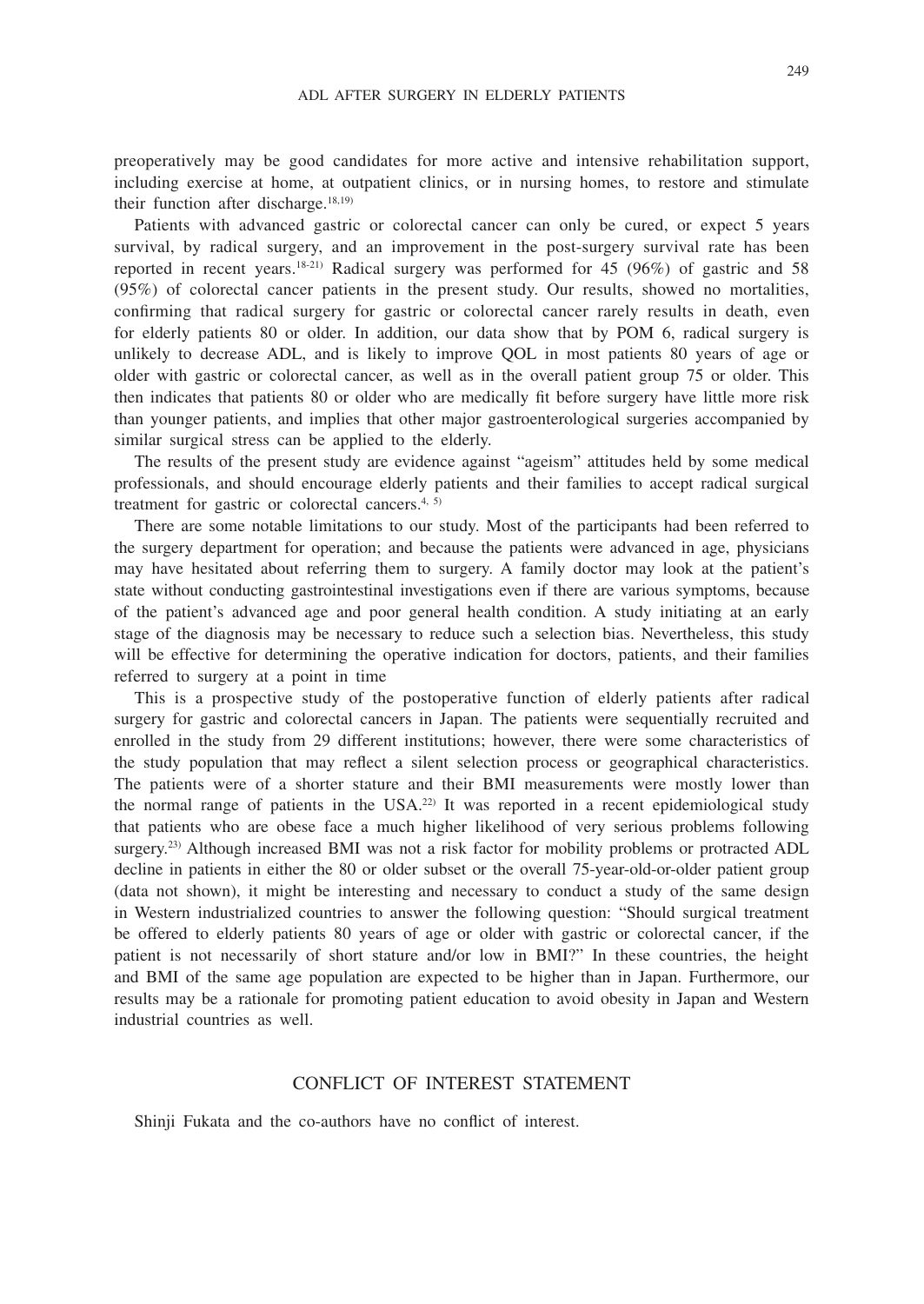## SOURCE OF SUPPORT

A Research Grant for Longevity Sciences (14C-3) from the Ministry of Health, Labor and Welfare of Japan.

## **REFERENCES**

- 1) Ministry of Health, Labor and Welfare of Japan. Abridged Life Table For Japan, 2010. (Accessed September 9, 2011, at http://www.mhlw.go.jp/english/database/db-hw/lifetb10/1.html.)
- 2) Ulander K, Jeppsson B, Grahn G. Quality of life and independence in activities of daily living preoperatively and at follow-up in patients with colorectal cancer. *Support Care Cancer*, 1997; 5:402–409.
- 3) Amemiya T, Oda K, Ando M, Kawamura T, Kitagawa Y, Okawa Y, Yasui A, Ike H, Shimada H, Kuroiwa K, Nimura Y, Fukata S. Activities of daily living and quality of life of elderly patients following elective surgery for gastric and colorectal cancers. *Ann Surg*, 2007; 246: 222–228.
- 4) Crosby D. Surgical care for the elderly in the United Kingdom. *In: Surgical care for the elderly*. 2nd edition, edited by Adkins RB Jr, Scott H Jr. pp. 503–511, 1998, Lippincott-Raven, Philadelphia.
- 5) Katlic M. Principles of geriatric surgery. *In: Principles and practice of geriatric surgery*, edited by Rosenthal RA, Zenilman ME. pp.92–104, 2001, Springer, New York.
- 6) Copeland GP, Jones D, Walters M. POSSUM: a scoring system for surgical audit. *Br J Surg*, 1991; 78:355–360.
- 7) Haga Y, Ikei S, Ogawa M. Estimation of Physiologic Ability and Surgical Stress (E-PASS) as a new prediction scoring system for postoperative morbidity and mortality following elective gastrointestinal surgery. *Surg Today*, 1999; 29: 219–225.
- 8) Common Toxicity Criteria v2.0 (CTC). Bethesda: National Cancer Institute, 1998. (Accessed November 25, 2006, at http://ctep.cancer.gov/reporting/ctc.html.)
- 9) Shelkey M, Wallace M. Katz index of independence in activity of daily living (ADL), 1998. (Accessed November 25, 2006, at:http://www.hartfordign.org/publications/trythis/issue02.pdfx.)
- 10) Katz S, Downs TD, Cash HR, Grotz RC. Progress in development of the index of ADL. *Gerontologist*, 1970; 10: 20–30.
- 11) Ware JE, Kosinski M, Turner-Bowker DM, Gandek B. How to score version 2 of the SF-12 health survey (with a supplement documenting version 1). Boston, MA: Health Assessment Lab, 2002.
- 12) Rosalind R, Franc C. EQ-5D: a measure of health status from the EuroQol Group. *Ann Med*, 2001; 33: 337–43.
- 13) Cockrell JR, Folstein MF. Mini-Mental State Examination (MMSE). *Psychopharmacol Bull*, 1988; 24: 689–692.
- 14) Anthony JC, LeResche L, Niaz U, von Korff MR, Folstein MF. Limits of the 'Mini-Mental State' as a screening test for dementia and delirium among hospital patients. *Psychol Med*, 1982; 12: 397–408.
- 15) Diggle PJ, Liang KY, Zeger SL. Analysis of longitudinal data. 1994, Oxford University Press, New York.
- 16) Pendergast DR, Fisher NM, Calkins E. Cardiovascular, neuromuscular, and metabolic alterations with age leading to frailty. *J Gerontol*, 1993; 48: 61–67.
- 17) Siebens H, Aronow H, Edwards D, Ghasemi Z. A randomized controlled trial of exercise to improve outcomes of acute hospitalization in older adults. *J Am Geriatr Soc*, 2000; 48: 1545–1552.
- 18) Stevanovic D, Radovanovic D, Pavlovic I, Kostic P. Effects of systematic lymphadenectomy on length of survival in patients with gastric carcinoma. *Med Pregl*, 2004; 57: 175–180.
- 19) Mukai M, Ito I, Mukoyama S, Tajima T, Saito Y, Nakasaki H, et al. Improvement of 10-year survival by Japanese radical lymph node dissection in patients with Dukes' B and C colorectal cancer: a 17-year retrospective study. *Oncol Rep*, 2003; 10: 927–934.
- 20) Kanemitsu Y, Hirai T, Komori K, Kato T. Survival benefit of high ligation of the inferior mesenteric artery in sigmoid colon or rectal cancer surgery. *Br J Surg*, 2006; 93: 609–615.
- 21) Sasako M. What is reasonable treatment for gastric adenocarcinoma? *J Gastroenterology*, 2000; 35 Suppl 12: 116–120.
- 22) National Health and Nutrition Examination Survey: Healthy weight, overweight, and obesity among US adults, 2003 (Accessed, October 28, 2009, at http://www.cdc.gov/nchs/data/nhanes/databriefs/adultweight.pdf)
- 23) Bamgbade OA, Rutter TW, Nafiu OO, Dorje P. Postoperative complications in obese and nonobese patients. *World J Surg*, 2007; 31: 556–560.